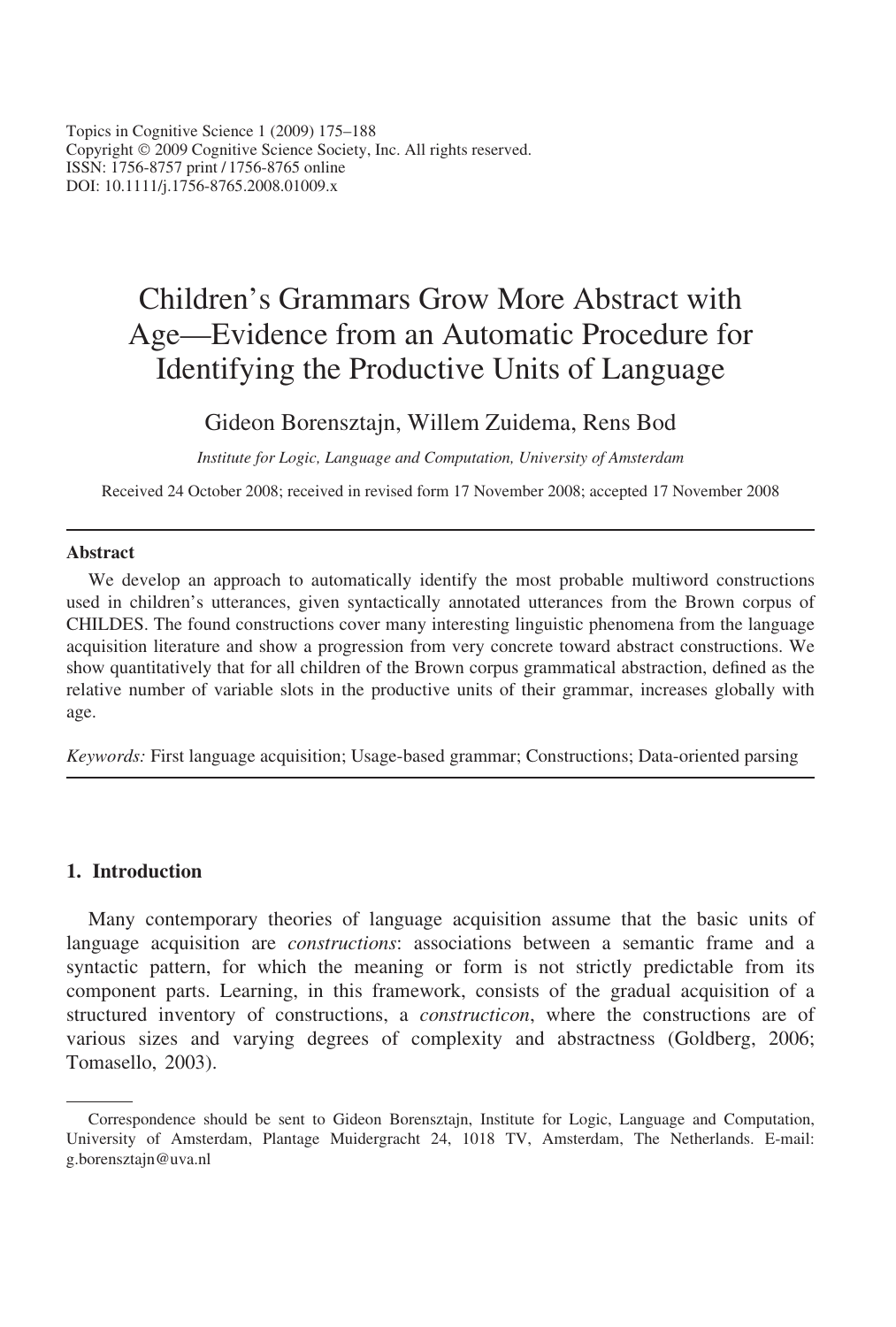Empirical studies in this tradition (e.g., Peters, 1983; Tomasello, 2003) show that, first, the primary units of speech of children in their first stage of language acquisition are not words but complete utterances, or holophrases. Second, in the earliest stages the child's language is item-based in nature (Tomasello, 2000). Verb constructions are typically learned case-by-case (so-called verb islands), without reference to a general verb-class. The scope of the syntactic rules is limited to specific constructions, and system-wide syntactic rules or categories are mostly lacking. Third, in subsequent stages the child breaks down the itembased constructions, introducing variables, such as in Where's the X?, I wanna X, etc.

The acquisition of constructions with variable slots forms the beginning of abstraction and category formation, and it marks the beginning of grammar. Such Usage-Based theories of language acquisition assume a dynamically changing grammar that follows a route from simple and concrete to complex and abstract constructions. This view is in sharp contrast with the view on language acquisition taken in many versions of generative grammar. Here, grammar rules and categories are assumed to be universally and innately specified by a Universal Grammar (Chomsky, 1965). The reason that children do not produce adult-like grammatical sentences is their limited memory and attentional abilities (Chomsky, 1980); most of the knowledge of language is in place from birth, and only their parametrization needs to be set by the environmental triggers (Clahsen, 1996). Hence, in this tradition children are assumed to have, at least in competence, the same syntactic categories and rules as adults; this is referred to as the *continuity assumption* (e.g., Crain & Thornton, 2005; Pinker, 1984).

These opposing views on the units of language acquisition are, of course, best investigated empirically, on the basis of actual language usage. Several in-depth case-by-case analyses on the productive units in children's corpora have been reported. For instance, Hodges, Krugler, and Law (2004) analyzed the item-based nature of the acquisition of the complex construction "I V (NP) to VP-INF," as in *I want (you) to play*. Lieven, Behrens, Speares, and Tomasello (2003) traced back the sources of creativity of target utterances in the child's speech. The target utterances were reconstructed (manually) from a set of utterances used in the previous 6 weeks. They found that 74% of all novel target utterances produced in one day by a 2-year-old child could be reduced to previously produced utterances by using a single combinatorial operation. Their finding supports the hypothesis that the smallest units used in language production are often memorized multiword constructions, rather than single words.

To resolve the controversy, however, we believe it is essential to move beyond the typical handful of linguistic examples that support one view over the other. In the current study, we develop computational tools for automatically identifying the most likely primitive units that were used by the child to produce the utterances in a given corpus. We apply these tools to a well-known English-language corpus (the Brown corpus in CHILDES) with longitudinal data from three children. We then present a qualitative and quantitative analysis of the productive units that these children employ in progressive stages of acquisition. Note that we do not model the actual process of language acquisition or attempt to directly choose between usage-based and generative theories of language acquisition. Rather, we aim at providing a new way to evaluate predictions from theories of language performance in either tradition about the productive units in child language.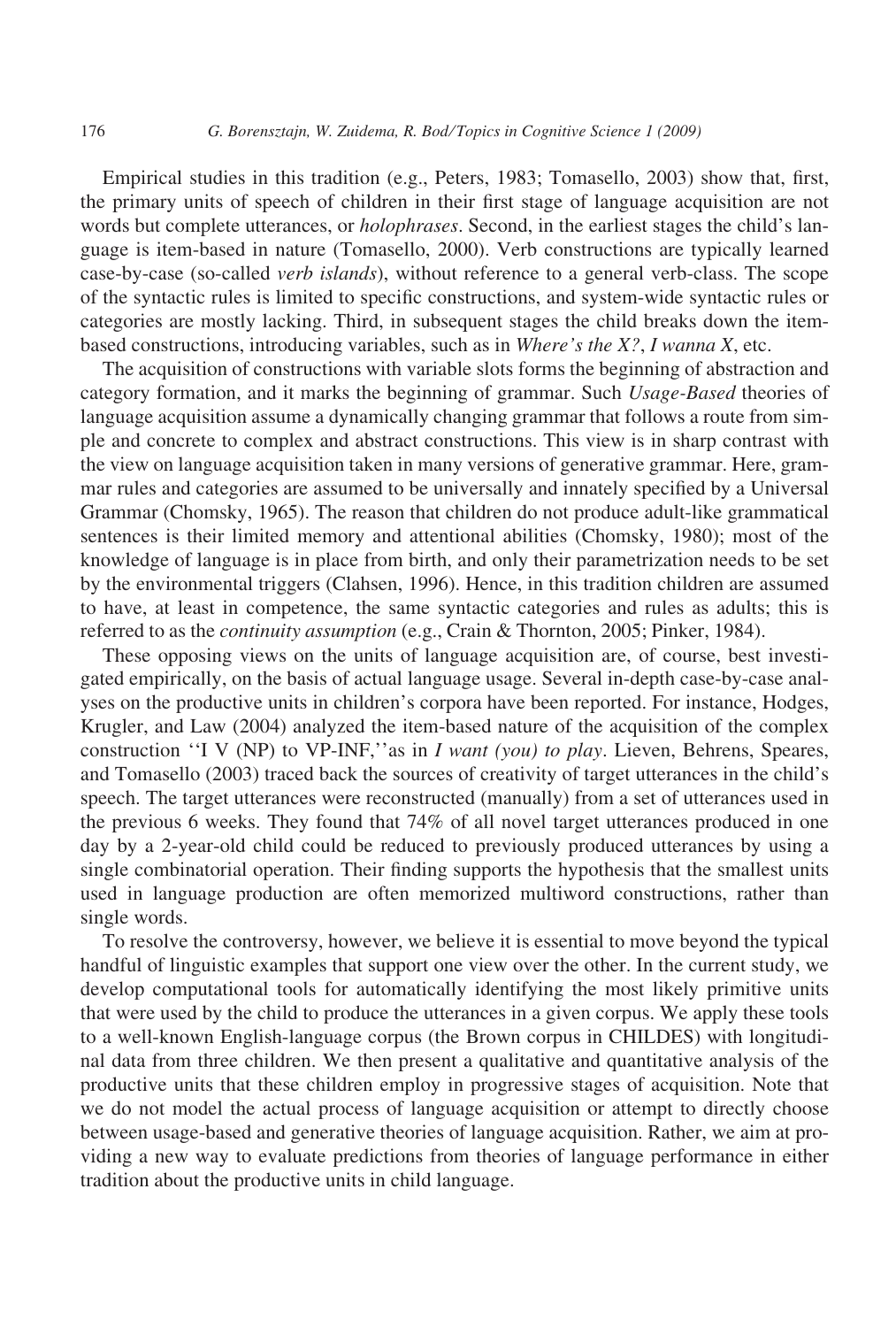#### 2. Choosing the right representation

In this section, we develop a formal definition of the productive units of language and a probability model that defines the likelihood of various hypotheses on the units used. The formal model of choice needs to have the flexibility to allow for elementary syntactic units of variable size, form, and level of abstraction. Moreover, the model should not assume a priori that the syntactic units the child uses coincide with the units used in adult language. The grammar framework should therefore be data-oriented: Potential syntactic units should be derived from the corpus itself. For instance, the construction ''I V to VP-INF'' should be a possible building block, even though it contains multiple words, separated by variable slots (i.e., it is *discontiguous*), as well as "I going V NP-OBJ," even though it is agrammatical (it lacks the conjugated verb ''am'').

A formalism with the required flexibility is that of Tree Substitution Grammar (TSG), which forms a generalization over the well-known context-free grammars (CFG) and a subclass of the Tree Adjoining Grammars (Joshi, 2004). TSGs can model complex multiword syntactic primitives as well as single unit primitives (see Fig. 1 for an illustration). The generative components of a TSG are tree fragments of arbitrary size and depth, which can be (partly) lexicalized or abstract. In the latter case the fragments contain variable slots for syntactic categories (nonterminals), making them suitable for representing abstract constructions or abstract rules.

Tree Substitution Grammars are used extensively in the framework of Data-Oriented Parsing (DOP) (Bod, 2003; Scha, Bod, & Sima'an, 1999), which provides the techniques to parse new sentences using fragments from sentences observed in a corpus. In DOP, the elementary tree fragments of the TSG can in principle be any subtree occurring in an annotated corpus (the treebank). Two elementary tree fragments can be combined by means of the substitution operator  $\circ$  if the left-most nonterminal leaf node of the first fragment is identical to the root node of the other fragment. A derivation of a sentence in DOP is a sequence of elementary tree fragments  $t_1 \circ t_2 \circ \ldots \circ t_n$  such that the root of the first fragment is S and the leaves of the resulting tree are terminals (see Fig. 1).



Fig. 1. Derivation for "I making Mr Grant fly" (Adam, 3;3.04). The substitution site is marked with  $\downarrow$ .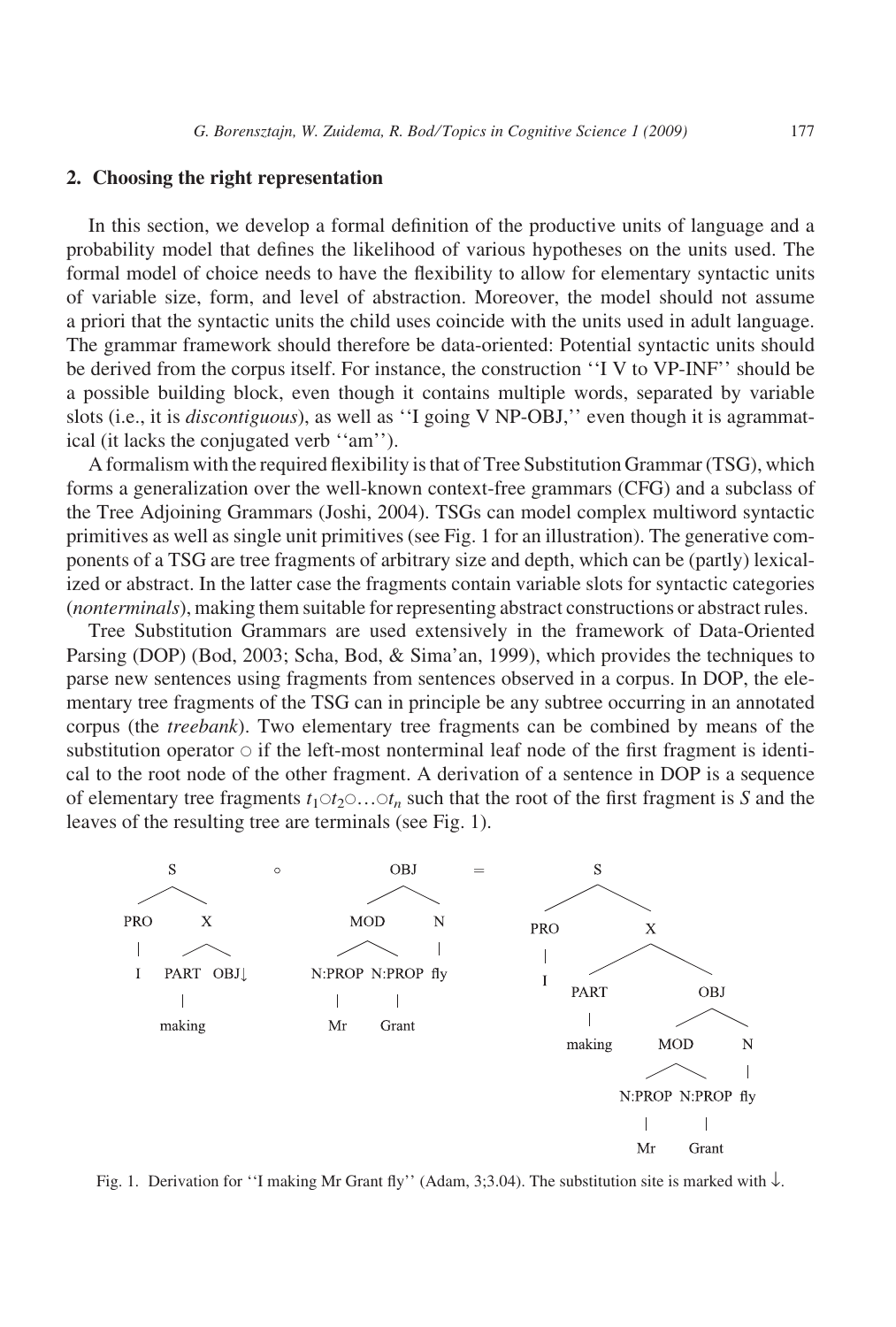In the DOP-framework, several probability models have been worked out. In the simplest set-up, it is assumed that the probability of any substitution is independent of the context; the probability of a derivation is therefore the product of probabilities of the fragments used:

$$
P(t_1 \circ t_2 \circ \ldots \circ t_n) = \prod_i P(t_i | r(t_i))
$$

where  $P(t_i|r(t_i))$  is the probability of a single substitution of a leaf node with a fragment  $t_i$ , of which the root  $r(t_i)$  has the same label as the leaf node. Enriched with probabilities, TSGs become probabilistic tree substitution grammars.

Several alternative methods (*estimators*) for finding the probabilities  $P(t_i|r(t_i))$  of the fragments (the parameters of the DOP grammar) have been proposed. The earliest estimator is known as DOP1 (Bod, 1998) and assigns probabilities based on relative frequencies. For the current work we adopted a recent estimator, ''push-n-pull'' (Zuidema, 2006, 2007), which yields linguistically more plausible results.

Formal details of push-n-pull fall outside the scope of this paper, but the basic idea is as follows. The algorithm uses the discrepancy between the observed frequency of the subtrees in the treebank and their expected frequency (as predicted by the current parameters of the grammar) to either push probability mass from a subtree to the elementary trees involved in its derivation, or *pull* probability mass from the elementary trees to the subtree. The algorithm includes a parameter that regulates the strength of a bias toward smaller subtrees. The difference between observed and expected frequency is highest for subtrees in the corpus that are most overrepresented relative to what should be expected based on the frequencies of their components; many of these subtrees correspond to linguistically interesting constructions. By iterating the process, probability mass is shifted between subtrees until expected frequencies approach observed frequencies.

Given a TSG as described above and a probability distribution  $P(t_i|r(t_i))$  as found by push-n-pull, we can use standard statistical parsing techniques to find the most probable derivation of any sentence in a corpus. This yields a decomposition of the sentence into those elementary tree fragments that together constitute a hypothesis on how the sentence was generated. This way, we can use DOP as a statistical approach for discovering the constructions in child language.

All the analyses reported here were conducted with the push-n-pull algorithm, with the bias parameter set to .3. We have also performed tests with different settings of the bias and with the DOP1 estimator and found the same, and sometimes even more pronounced, trends than are reported here.

#### 3. Method

The studies were conducted on the Brown corpus (Brown, 1973) from the CHILDES database (MacWhinney, 2000). This corpus contains transcribed longitudinal recordings of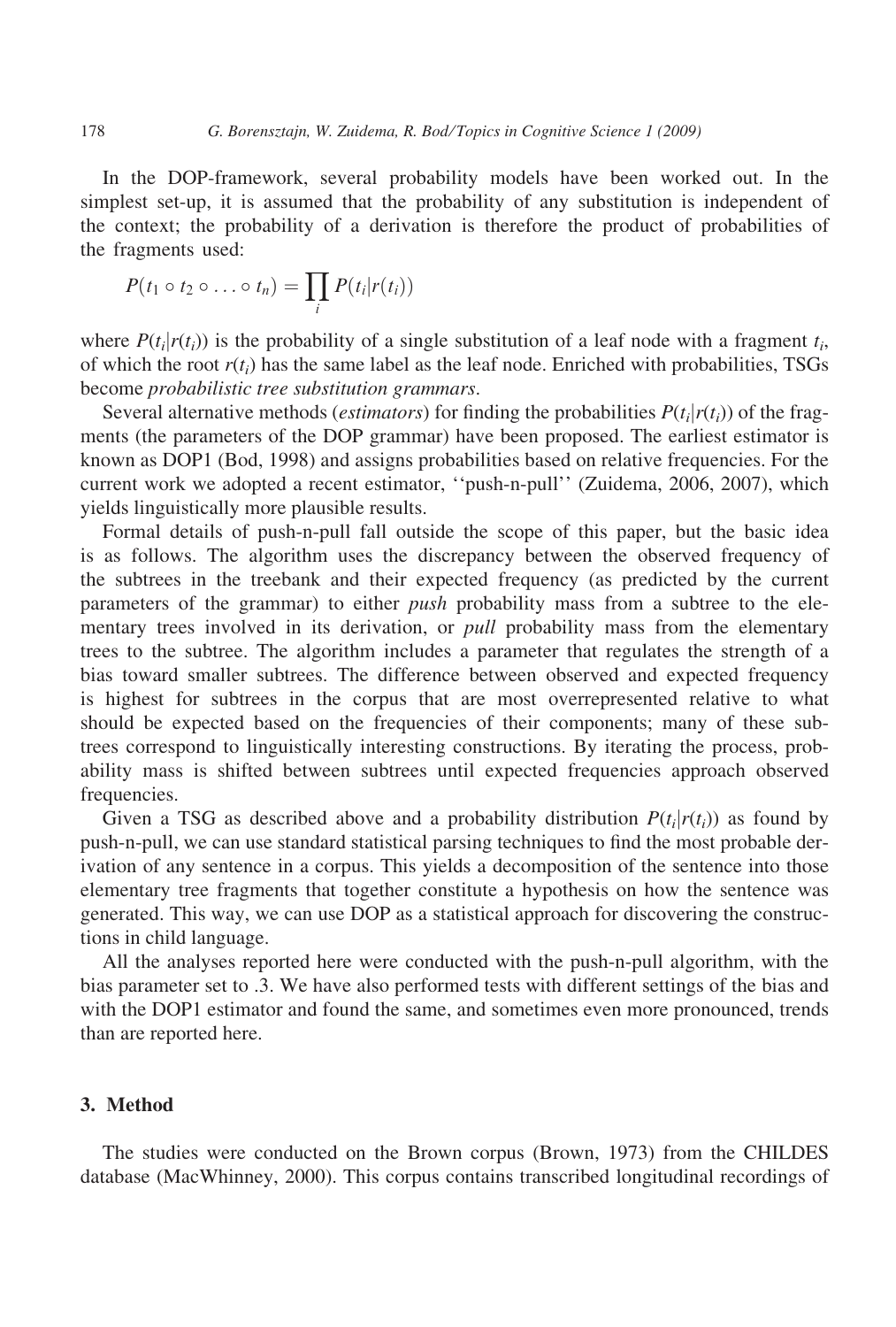| Table 1             |  |
|---------------------|--|
| Statistics of input |  |

|                | Files      | Age Range    | #sent. | <b>MLU</b>    | a.s.1. | vocab. | t/t  |
|----------------|------------|--------------|--------|---------------|--------|--------|------|
| Adam           |            |              |        |               |        |        |      |
| P <sub>1</sub> | $1 - 16$   | $2:3-2:11$   | 11,184 | $1.83 - 2.90$ | 2.23   | 1.407  | .056 |
| P <sub>2</sub> | $17 - 32$  | $2:11 - 3:6$ | 11,578 | $2.44 - 4.06$ | 3.29   | 2.010  | .053 |
| P <sub>3</sub> | $33 - 48$  | $3:6-4:5$    | 9.071  | $3.63 - 4.97$ | 4.0    | 2,006  | .055 |
| Eve            |            |              |        |               |        |        |      |
| P <sub>1</sub> | $1 - 7$    | $1:6-1:9$    | 3,485  | $1.53 - 2.28$ | 1.88   | 669    | .102 |
| P <sub>2</sub> | $8 - 14$   | $1:9-2:0$    | 3.395  | $2.51 - 3.22$ | 2.80   | 785    | .083 |
| P <sub>3</sub> | $15 - 20$  | $2:1-2:3$    | 3,535  | $2.60 - 3.41$ | 3.13   | 958    | .087 |
| Sarah          |            |              |        |               |        |        |      |
| P <sub>1</sub> | $1 - 4.5$  | $2:3-3:2$    | 11,693 | $1.48 - 2.70$ | 1.87   | 1.389  | .063 |
| P <sub>2</sub> | $46 - 90$  | $3:2-4:1$    | 8.384  | $2.23 - 3.70$ | 2.71   | 1.706  | .075 |
| P <sub>3</sub> | $91 - 135$ | $4:1 - 5:0$  | 8.525  | 2.98-4.86     | 3.2    | 1,944  | .071 |

P1, Period 1; MLU, range of numbers of morphemes per utterance, averaged per file; a.s.l., number of words per utterance, averaged per period; vocab., number of distinct words;  $t/t$ , type/token frequency-ratio of words.

three children, Adam, Eve, and Sarah. We split each of these subcorpora into three parts of roughly equal size, representing three consecutive time periods (see Table 1). We removed the parental speech and any annotation or comments. We also removed from the child's speech incomplete and interrupted sentences ("+...," "+/." and "+,"), and sentences containing pauses (''#''). These account for approximately 20% of the sentences. Furthermore, we discarded the final punctuation, including question marks.

In splitting the data, we did not attempt to match children on either age, Mean Length of Utterance (MLU), or traditional ''stages'' of language development (Brown, 1973); we can thus only compare grammatical development within each child, and not between them. Table 1 summarizes the input used for our studies, after all preprocessing steps. Note that, unsurprisingly, average sentence lengths increase markedly in each child; in Fig. 2 we plot the number of sentences of each length for each of the three parts of the Adam corpus.

Push-n-pull was trained on syntactically annotated sentences from each of the subcorpora. Recently the Brown corpus has been augmented with syntactic dependency annotations by Sagae, Davis, Lavie, MacWhinney, and Wintner (2007). The authors labeled the dependencies using 37 distinct grammatical relations (details of the procedure and a complete list of the labels can be found in Sagae et al., 2007). Their parser uses the parts of speech from the MOR-tagger, described in (MacWhinney, 2000). In Table 2 we list the most frequent grammatical relations and PoS tags.

We converted the dependency annotation and labels of Sagae et al. (2007) to a constituency annotation for further processing.<sup>1</sup> The conversion heuristic we used is similar to that of Xia and Palmer (2001). From Table 4 it can be seen that at times the conversion introduced a dummy node (labeled  $X$ ) to fill up a gap in the (binary) parse tree, where the dependency annotation did not provide this.<sup>2</sup>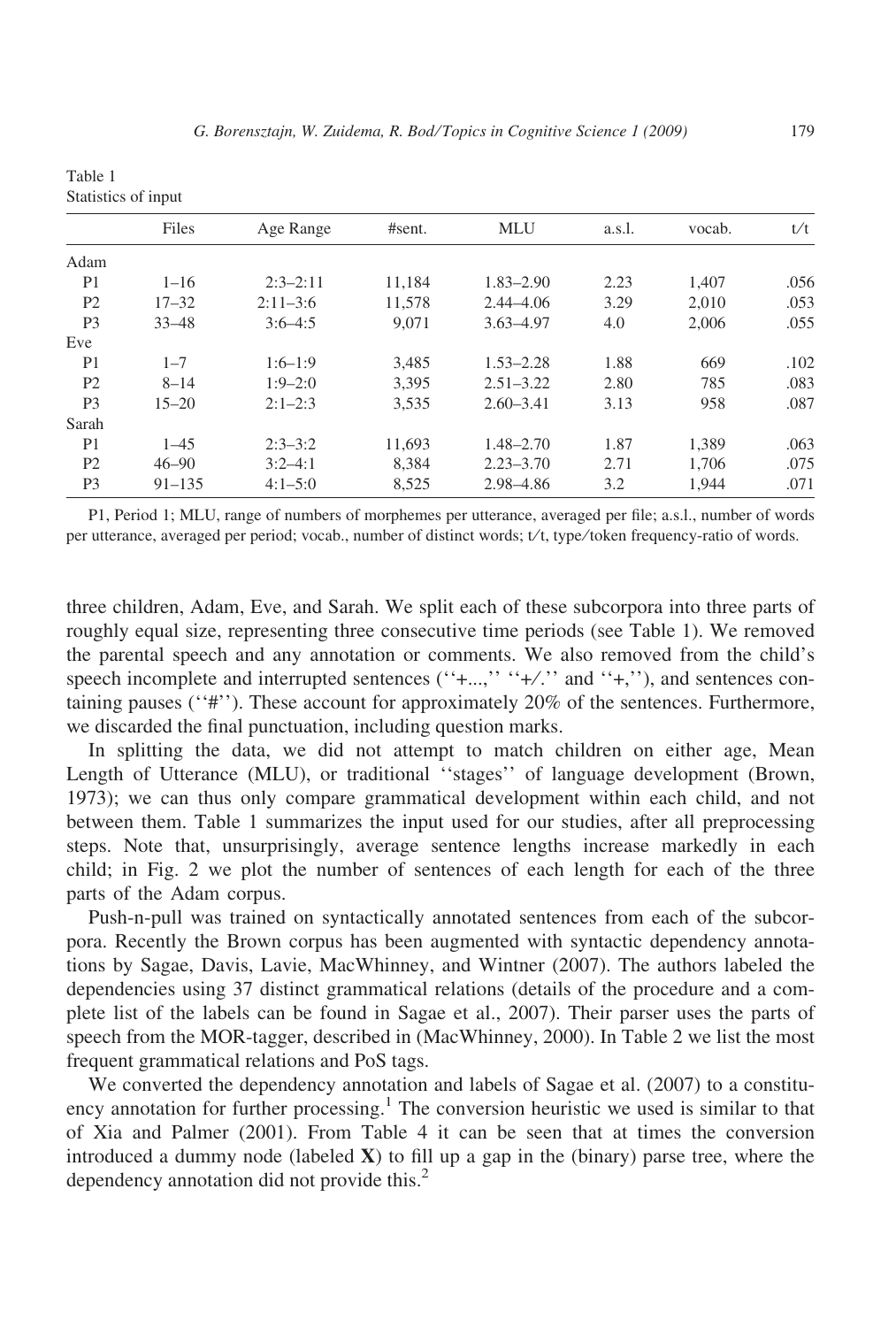

Fig. 2. Sentence length distribution for Adam.

| Table 2                                     |  |  |  |
|---------------------------------------------|--|--|--|
| Frequent PoS tags and grammatical relations |  |  |  |

| Parts of Speech | Category                                                                                                     |
|-----------------|--------------------------------------------------------------------------------------------------------------|
| N, N:PROP       | Noun, Proper Noun                                                                                            |
| V, V:AUX        | Verb, Auxiliary verb, including modals                                                                       |
| DET, DET:NUM    | Determiner (the, a), Number                                                                                  |
| ADJ, ADV        | Adjective, Adverb                                                                                            |
| PRO, PRO:DEM    | Pronoun, Demonstrative Pronoun <i>(this, that)</i> ,<br>Interrogative                                        |
| PRO: WH         | Pronoun (who, what)                                                                                          |
| <b>CONJ</b>     | Conjunction                                                                                                  |
| <b>INF</b>      | Infinitive marker $(to)$                                                                                     |
| <b>PREP</b>     | Preposition                                                                                                  |
| Gramm, relation |                                                                                                              |
| <b>ROOT</b>     | Special relation for the top node                                                                            |
| SUBJ, OBJ       | Subject, Object                                                                                              |
| PRED            | Predicative (I am not sure)                                                                                  |
| COMP, XCOMP     | Clausal complements, finite (I think I saw Paul)<br>and nonfinite (you have <i>to put it in your truck</i> ) |
| <b>JCT</b>      | Adjunct (optional modifier of verb)                                                                          |
| <b>COORD</b>    | Coordination, dependents of the conjunction<br>$(qo \text{ and } get it)$                                    |
| AUX, NEG        | Auxiliary and negation                                                                                       |
| <b>LOC</b>      | Locative arguments of verbs (in your truck)                                                                  |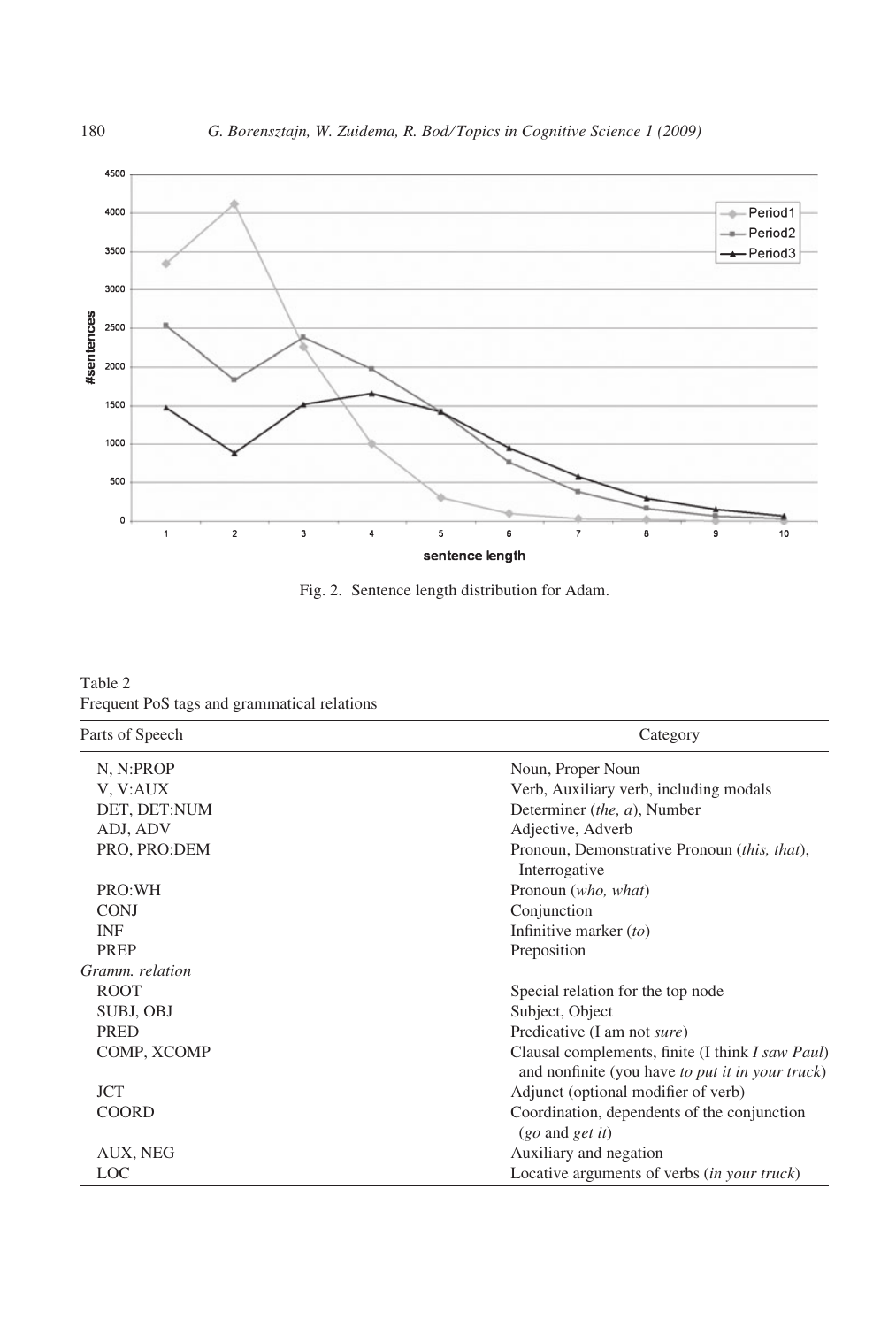Adam's most frequent multiword constructions (shown are only the leaf nodes). To facilitate reading, we have restored some of the lexical items from the MOR tagger with their original form. For instance, we replaced be-3s by is, go-prog by going, go-past by went, and zero-forms, such as put-zero by put

| #  | Period 1        | #  | Period 2                 | #   | Period 3             |
|----|-----------------|----|--------------------------|-----|----------------------|
| 88 | right there     | 82 | what is this             | 127 | I do not know        |
| 48 | where go        | 80 | PRO: WH is PRO: DEM      | 69  | what is this         |
| 45 | why not         | 74 | do you want PRO COMP     | 51  | PRO: WH is that      |
| 42 | where is        | 53 | I do not know            | 46  | I going <b>XCOMP</b> |
| 36 | play toy        | 52 | $\phi$ vou want <b>X</b> | 44  | it is <b>PRED</b>    |
| 33 | where N go      | 41 | I going <b>XCOMP</b>     | 33  | I want INF X         |
| 30 | what happen     | 36 | open it                  | 27  | it is $X$            |
| 28 | read that       | 32 | PRO: WH is it            | 27  | I am going INF X     |
| 24 | nineteen twelve | 30 | it is <b>PRED</b>        | 27  | what is it           |
| 21 | N go            | 28 | you want INF X           | 23  | I think I X          |
| 20 | busy bulldozer  | 26 | I going V OBJ            | 22  | I can not            |
| 19 | in there        | 25 | what you want            | 22  | that is <b>PRED</b>  |
| 19 | PRO:DEM a N     | 24 | let me COMP              | 21  | here is <b>SUBJ</b>  |
| 19 | that N          | 23 | how do you know          | 20  | is a N               |
| 18 | that is right   | 22 | <b>I AUX NEG X</b>       | 20  | V it                 |

Table 4 Adam's most frequent multiword, discontiguous constructions (shown are only the leaf nodes)

| #              | Period 1            | #              | Period 2                   | #              | Period 3                       |
|----------------|---------------------|----------------|----------------------------|----------------|--------------------------------|
| 33             | where N go          | 9              | you V it                   | 10             | you V it                       |
| 11             | I V it              | 8              | I do NEG want INF X        | 5              | you X and PRO X                |
| 6              | what that N doing   |                | I V it <b>JCT</b>          | 5              | will you V it                  |
| 5              | take N off          | 6              | you V it                   | $\overline{4}$ | can PRO put $X$                |
| $\overline{4}$ | who N that          | 6              | where PRO went             | $\overline{4}$ | a ADJ one                      |
| $\overline{4}$ | do <b>NEG</b> V it  | 6              | let me V it                | $\overline{4}$ | do NEG know PRO: WH PRO V      |
| 4              | have N on           | 5.             | I can NEG V it             | $\overline{4}$ | do NEG know PRO: WH PRO: DEM V |
| $\overline{4}$ | you V it            | 5              | going INF make DET N       | $\overline{4}$ | and PRO: WH is that            |
| 3              | what N doing        | 5              | let us play DET game       | $\overline{4}$ | can PRO put <b>OBJ</b> LOC     |
| 3              | put N on            | 5              | what kind N that           | $\overline{4}$ | what is PRO:DEM for            |
| 3              | put <b>OBJ</b> on   | 4              | going put <b>OBJ</b> in it | $\overline{4}$ | I can not V it                 |
| 3              | do not V me         | $\overline{4}$ | a N cake                   | 3              | how AUX you V PRO: DEM         |
| 3              | take <b>OBJ</b> off | $\overline{4}$ | I V him                    | 3              | maybe PRO is $X$               |
| 3              | where $N N$ go      | $\overline{4}$ | in DET kitchen             | 3              | you V this ADV                 |
| 3              | I V some            | 4              | you V me COMP              | 3              | I going $X$ off                |

## 4. Results

## 4.1. Qualitative analysis

In the current setup, the syntactic categories (nonterminals) are pregiven; our method only determines the size of the productive units involved in the generation of each sentence.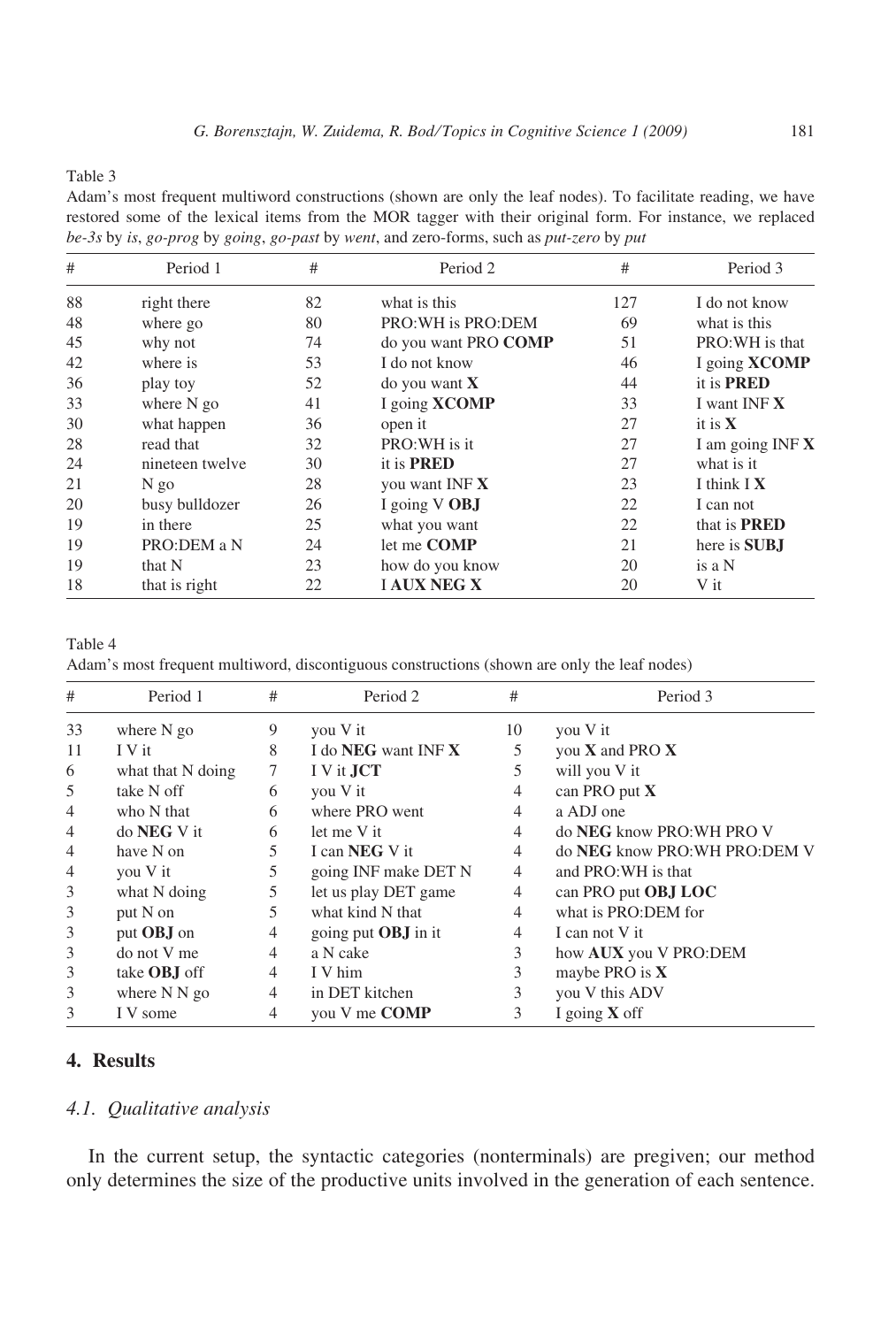We are interested in those cases where larger fragments seem necessary than implicit in the existing corpus annotations; for our analysis, we therefore focus on elementary trees of depth larger than 1 and will refer to these as the constructions.

Our method found linguistically very informative constructions in all children. In Table 3 we give Adam's 15 most frequently used constructions of each period, and in Table 4 the 15 most frequent discontiguous ones. In the figure, part-of-speech tags are indicated in capitals, and grammatical relations appear in bold capitals. Explanations of the labels are in Table 2. A few things may be noted from Tables 3 and 4:

- Whereas in Period 1 most constructions are very concrete, starting from Period 2 constructions become abstract (as can be seen from the increased number of substitution sites). We further support this observation by quantitative results in the next section.
- The lists cover many linguistically interesting constructions, such as the progressive, use of auxiliaries, clausal constructions with want and think, and particle verbs (take **OBJ** off, going put **OBJ** in it).
- Constructions including nonfinite clausal complements (XCOMP) start to appear in Period 2 but become more frequent in Period 3 (sometimes annotated INF X).
- There is a tendency to progressively use verb constructions in combination with variable pronomina, as is particularly notable from the increased use of pronominal tags among discontiguous constructions.
- The use of do-support in questions and negations starts in the P2 and becomes more abstract in the top discontiguous constructions of P3 (how AUX you V PRO:DEM).

Another way of looking at the output of our method is by going through individual sentences from each of the corpora and checking how sentences get decomposed into their hypothesized building blocks. Fig. 3 gives some typical examples of derivations, but note that there are also examples of linguistically less plausible decompositions. The decompositions of the entire Brown-corpus are available as supplementary material to this article (see Note 2).

#### 4.2. Quantitative analysis

Once we have determined the most probable derivations of a child's utterances as recorded in a corpus, it becomes possible to quantify the properties of the child's grammar at various stages in terms of properties of the used elementary trees, such as node count and depth. This, in turn, allows us to start answering questions like:

- What is the size of the primitive building blocks used?
- Does the size of the building blocks decrease with age, as would be expected if constructions are broken down into their parts? To operationalize size, we simply counted the number of nodes in the elementary trees.
- Do the productive units of the grammar become more abstract with age? Abstraction correlates with the number of variable slots in linguistic constructions, which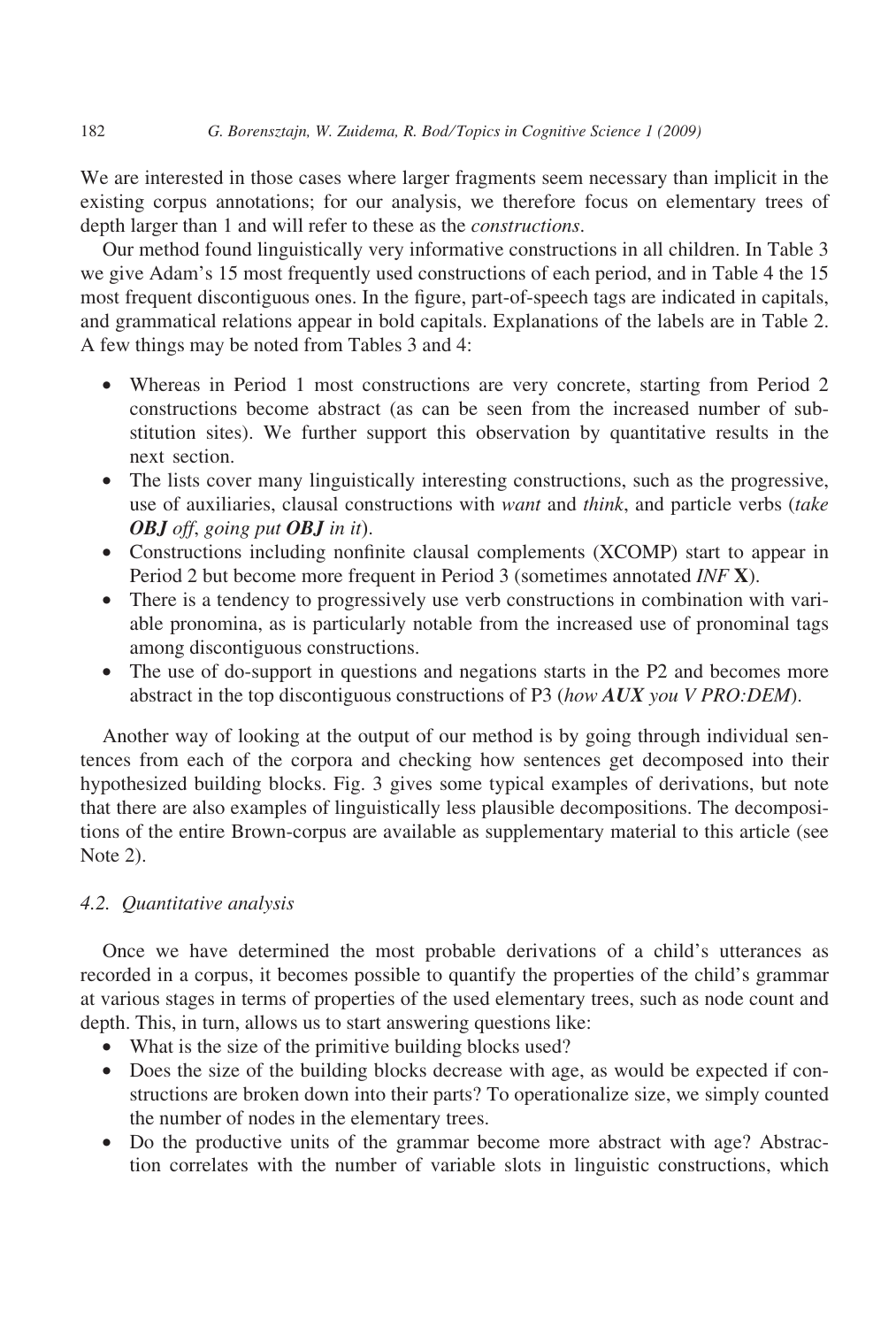

Fig. 3. Examples of derivation trees as found by our method. Substitution sites are in bold and marked with  $\downarrow$ .

can be operationalized as the ratio between the number of substitution sites (nonterminals) and the number of lexical items (terminals) in the elementary trees of each derivation.

• Are all elementary trees contiguous? The occurrence of discontiguous constructions, where a substitution site is preceded and followed by a lexical item would help explain long distance dependencies (such as agreement of number and tense) between the lexical items.

A first observation from Table 5 is that constructions become ubiquitous with age (see the row #constructions⁄sentence). For all children there is a sharp increase in the number of constructions between P1 and P2, and for all except Eve also between P2 and P3. The overall averages of most of the relevant quantities show an increase with age for all children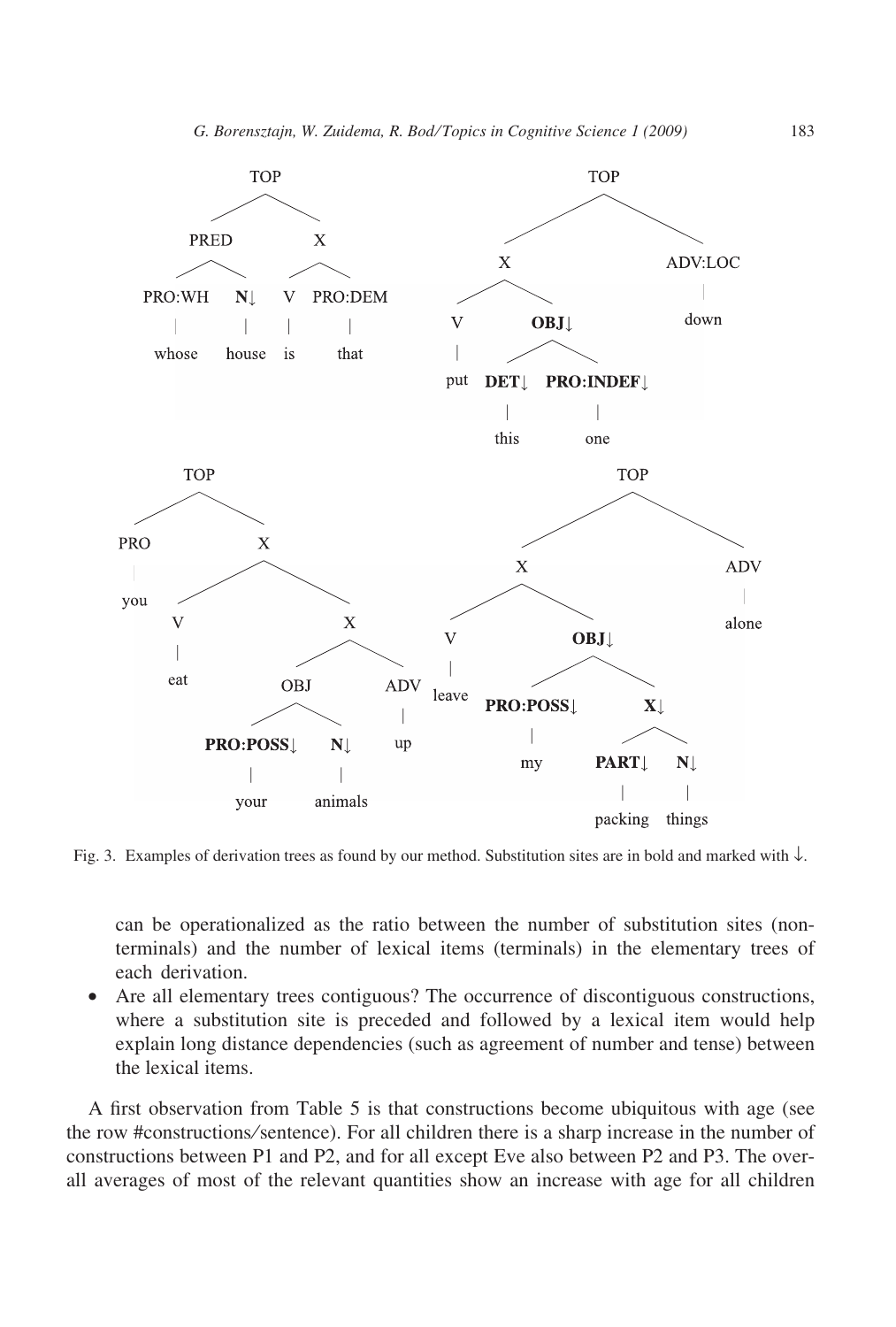|                                        | Adam  |       | Eve   |      |                                                                                  | Sarah |      |       |       |
|----------------------------------------|-------|-------|-------|------|----------------------------------------------------------------------------------|-------|------|-------|-------|
| <b>Quantity</b>                        |       |       |       |      | Period 1 Period 2 Period 3 Period 1 Period 2 Period 3 Period 1 Period 2 Period 3 |       |      |       |       |
| Average no. nodes<br>in cxs            | 7.36  | 8.80  | 9.20  | 7.14 | 8.32                                                                             | 8.76  | 7.64 | 8.65  | 8.86  |
| No. terminals                          | 2.22  | 2.46  | 2.47  | 2.21 | 2.50                                                                             | 2.45  | 2.30 | 2.35  | 2.34  |
| No. nonterminals                       | 5.14  | 6.35  | 6.73  | 4.93 | 5.83                                                                             | 6.32  | 5.34 | 6.3   | 6.52  |
| No. leaf nonterminals                  | .41   | .93   | 1.16  | .32  | .59                                                                              | .93   | .45  | .98   | 1.15  |
| Ratio leaf-nonterminals/<br>leaf-nodes | .13   | .25   | .30   | .11  | .18                                                                              | .26   | .14  | .27   | .31   |
| Average depth                          | 4.44  | 4.74  | 4.79  | 4.35 | 4.61                                                                             | 4.74  | 4.52 | 4.75  | 4.78  |
| No. constructions/sent.                | .39   | .59   | .67   | .25  | .46                                                                              | .41   | .24  | .39   | .50   |
| No. discont. cxs/sent.                 | .050  | .085  | .093  | .020 | .051                                                                             | .106  | .041 | .064  | .071  |
| Construction coverage                  | .33   | .40   | .37   | .26  | .35                                                                              | .28   | .29  | .32   | .35   |
| No. construction types                 | 1.409 | 2,658 | 2,543 | 324  | 665                                                                              | 685   | 967  | 1.294 | 1.732 |

Overall averages of the most important measures on constructions

(for instance, for the number of nodes, nonterminals, terminals, depth, discontiguity, see Table 5). However, before drawing conclusions about changes of the nature of constructions with time, it is important to rule out the possibility that the effects are only due to sentence length distributions, which are shifting toward longer sentences for the later periods. This is a major methodological challenge, because most of the quantities of interest, such as size and depth, depend on the length of the sentence in which the construction appears.

Therefore, in all the following studies, we neutralized the MLU factor by comparing sentences across periods according to their length. We computed the average quantity (e.g., depth, #nodes) for (constructions belonging to) different sentence lengths separately. Averages were computed over at least 30 constructions or discarded otherwise. We then computed, still for each sentence length separately, growth rates of those quantities. These were averaged to obtain an average growth rate for the quantity between any two periods (note that average growth rate is different from the growth rate of the average, as computable from Table 5).

After sentence length has been factored out, there is hardly any effect left of age on construction size (the total number of nodes in a construction). As can be seen in Table 6, most growth rates are just above one, so the size of the construction within sentences of a certain length remains close to constant (the variance is written within the parentheses). The same is true for construction depth, which (unsurprisingly) correlates well with construction size.

Whereas the number of nodes of the constructions remains constant with age, the number of nonterminals increases with age for all sentence lengths independently; the number of nonterminals in the leaves of constructions increases even more quickly. At the same time, the number of terminals in constructions decreases. In Table 7 we show the time development of the average ''abstraction'' of the constructions, which is defined as the ratio between leaf nonterminals and leaf nodes in a construction. It can be seen that abstraction of

Table 5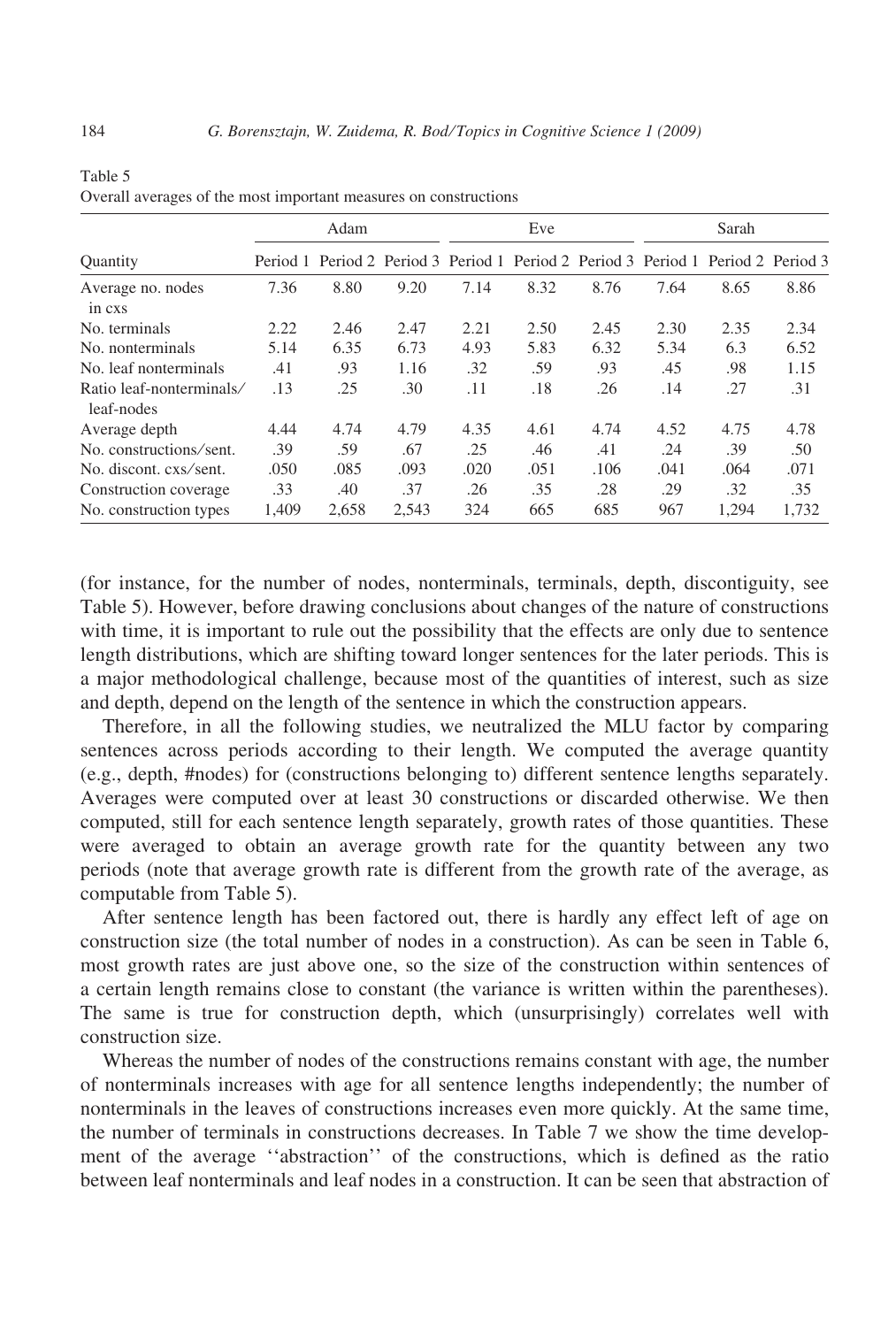|--|--|

Growth rates of construction size and depth. Shown are averages of the growth rates per sentence length.

|                    | $P1 \rightarrow P2$ | $P2 \rightarrow P3$ | $P1 \rightarrow P3$ |
|--------------------|---------------------|---------------------|---------------------|
| Construction size  |                     |                     |                     |
| Adam               | 1.019(.042)         | 1.002(.016)         | 1.024(.054)         |
| Eve                | 1.020(.045)         | 1.002(.042)         | 1.013(0.052)        |
| Sarah              | .998(.033)          | 1.006(.029)         | .992(.023)          |
| Construction depth |                     |                     |                     |
| Adam               | 1.016(.019)         | 1.001(.009)         | 1.022(.021)         |
| Eve                | 1.047(0.029)        | 1.033(0.033)        | 1.059(.037)         |
| Sarah              | .988(.015)          | 1.008(.009)         | .996(.009)          |

the constructions increases with age for all children. The big variance is due to sentence length 2 (''holophrases''), for which the constructions remain very concrete in all stages; if we leave these out, abstraction still increases significantly with age. Note that there is no simple explanation for increasing abstraction in terms of the type/token frequency of the vocabulary, since these quantities are neither positively nor negatively correlated (see Table 1).

In Fig. 4 we plot the average abstraction per sentence length for Sarah; results for Adam and Eve are similar. This result is striking, because when we look at the parse trees in their entirety, the ratio between nonterminals and terminals is equal to 2 and does not vary with age (because the input parse trees are binarily branching). This explains the fact that for the nodes in depth 1 subtrees we found a strong opposite effect of decreasing abstraction (Table 8).

#### 5. Conclusions and discussion

This study presented a novel and automatic procedure for the discovery of multiword constructions. Our approach is a promising alternative to the evaluation of some of the core assumptions in theories of language acquisition. We believe there is much useful information available in the distributional patterns in corpora of child language that remains heretofore underexplored; this information can be accessed using sophisticated statistical methods, such as used here, that are flexible enough to accommodate for multiword constructions. Note that the fact that our method works without information about the semantics and pragmatics should not be interpreted as implying a minor role for semantics in language acquisition. In fact, we believe semantics is central in acquisition as well as use, but we aimed at developing techniques that work with the information present in current corpora.

A fundamental problem for research on the continuity hypothesis, and language acquisition in general, is that no consensus exists about reliable methods to identify the productive units of language. Here, we explored an approach to identifying the basic building blocks of language based on distributional patterns alone, but alternative sources of information are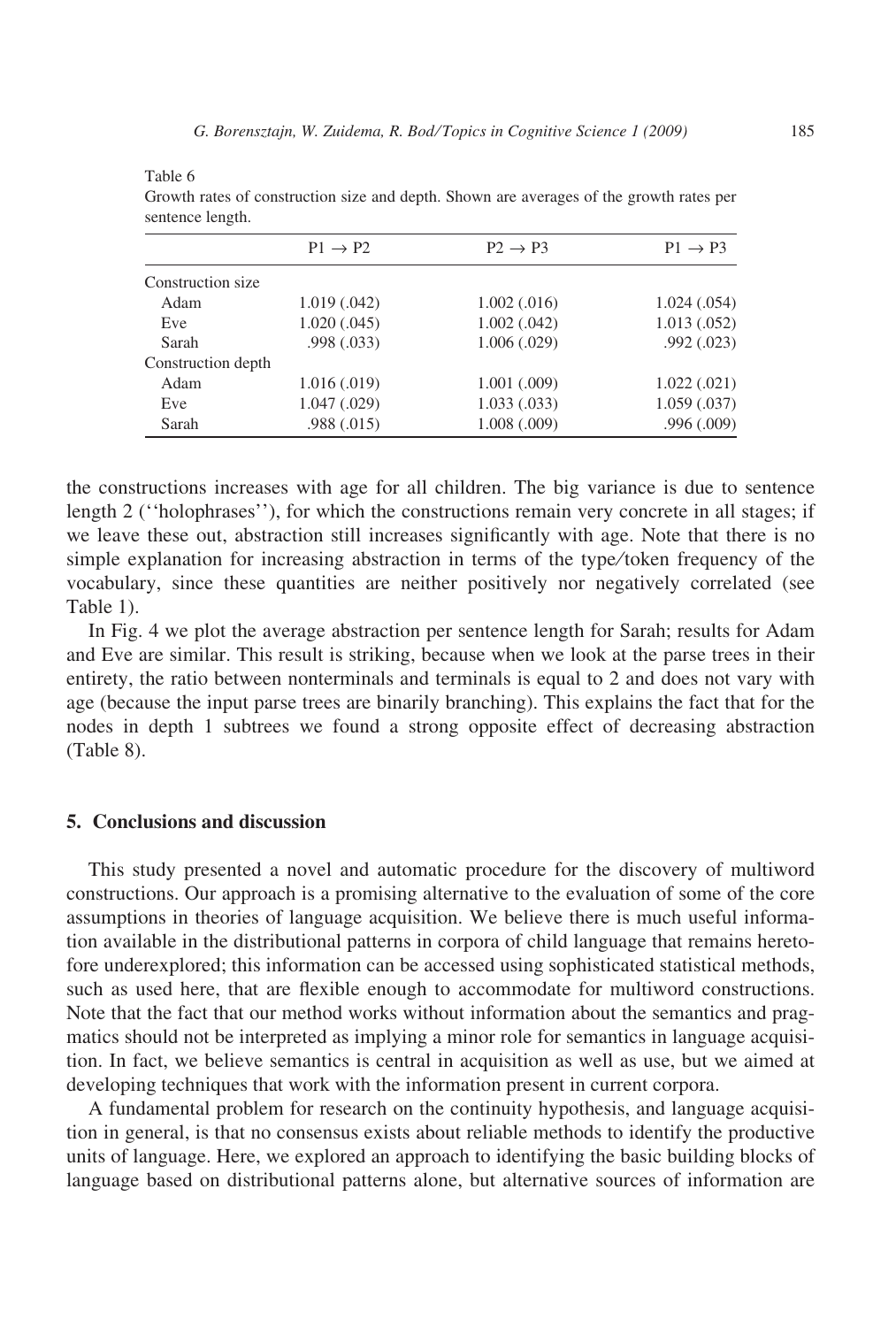

Fig. 4. Abstraction (ratio leaf nonterminals⁄ leaf nodes in constructions) against sentence length for Sarah.

| Crowll rates of abstraction of constructions |                     |                     |                     |  |
|----------------------------------------------|---------------------|---------------------|---------------------|--|
|                                              | $P1 \rightarrow P2$ | $P2 \rightarrow P3$ | $P1 \rightarrow P3$ |  |
| Adam                                         | 1.15(.20)           | 1.06(0.17)          | 1.32(.39)           |  |
| Eve                                          | 1.41(.37)           | 1.30(0.14)          | 1.68(.39)           |  |
| Sarah                                        | 1.33(0.35)          | 1.01(0.22)          | 1.25(.19)           |  |

Table 7 Growth rates of abstraction of constructions

Table 8

Growth rates of abstraction of depth 1 subtrees

|       | $P1 \rightarrow P2$ | $P2 \rightarrow P3$ | $P1 \rightarrow P3$ |
|-------|---------------------|---------------------|---------------------|
| Adam  | .86(.071)           | 1.00(.053)          | .85(.082)           |
| Eve   | $.94 \,(.031)$      | .98(.056)           | .92(.049)           |
| Sarah | .90(.051)           | .95(.032)           | .86(.071)           |

also available, such as those explored in approaches based on processing data (e.g., reading times, errors) or relations to linguistic input (tracing back sentences to child-directed speech, [Lieven et al., 2003]). Our method, applied to the Brown corpus, confirms the progressive abstraction hypothesis: abstraction, defined as the relative number of nonterminal leaves in multiword constructions, increases with age. We show that it does so independently of sentence length. Complex constructions lose their lexical parts to specialized lexical rewrite rules, and in the process the constructicon becomes more abstract.

This finding is in line with the theory of item-based learning and clearly points to an incremental learning path, but we believe it goes further than the state-of-the-art. By making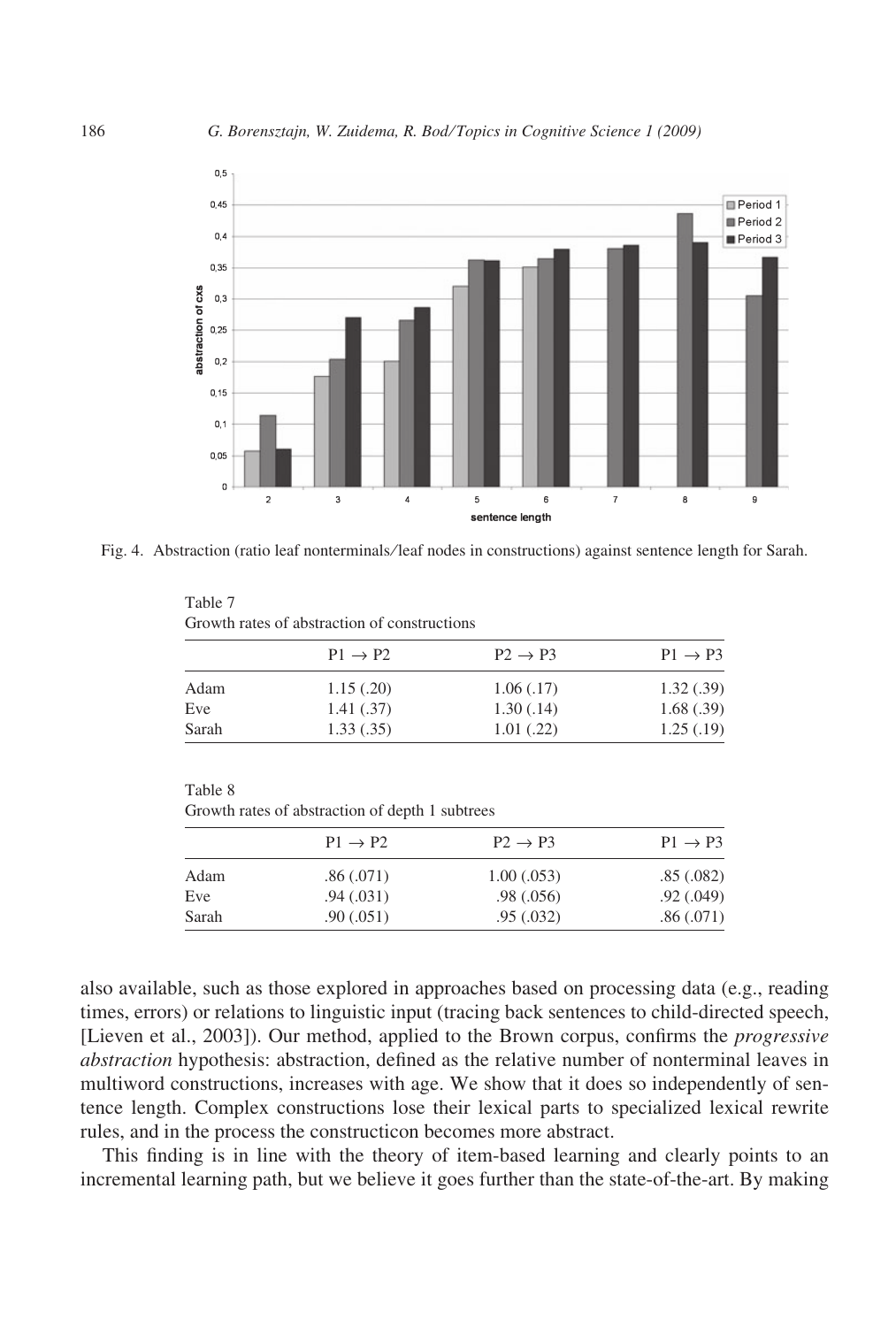available the found contructions of the entire Brown corpus, our version of the progressive abstraction hypothesis now becomes falsifiable: using other approaches to identify the elementary units of language, researchers can evaluate the quality of the hypothesized constructions. Although we cannot exclude the possibility that the performance-competence distinction might rescue the continuity hypothesis, the onus is now on its defenders to demonstrate that either our hypothesized constructions are incorrect, or that a generative performance theory makes identical predictions.

#### **Notes**

- 1. Approximately 3.5% of the sentences failed to convert, mostly due to a dependency having more than a single root, or the postag (MOR) and syntax (XSYN) sequence being of unequal length.
- 2. Details at http://staff.science.uva.nl/ $\sim$ gideon/cogsci/

#### Acknowledgments

We thank Alon Lavie and colleagues for supplying us with the syntactic annotation of the Brown corpus in an early stage, and three anonymous reviewers for valuable comments. This research was funded by the Netherlands Organization for Scientific Research (NWO) through a Vici-grant ''Integrating Cognition'' (277.70.006) to RB and a Veni-grant ''Discovering Grammar'' (639.021.612) to WZ.

## References

- Bod, R. (1998). Beyond grammar: An experience-based theory of language. Stanford, CA: CSLI Publications.
- Bod, R. (2003). An efficient implementation of a new DOP model. Proceedings EACL'03. Budapest, Hungary.
- Brown, R. W. (1973). A first language: The early stages. Cambridge, MA: Harvard University Press.
- Chomsky, N. (1965). Aspects of the theory of syntax. Cambridge, MA: MIT Press.
- Chomsky, N. (1980). Rules and representations. Behavioral and Brain Sciences, 3, 1–61.
- Clahsen, H. (1996). Generative perspectives on language acquisition: Empirical findings, theoretical considerations, and cross-linguistic comparisons. Amsterdam, The Netherlands: Benjamins.
- Crain, S., & Thornton, R. (2005). Acquisition of syntax and semantics. In M. Traxler (Ed.), Handbook of psycholinguistics (pp. 1073–1110). Oxford, England: Elsevier.
- Goldberg, A. E. (2006). Constructions at work. The nature of generalization in language. Oxford, England: Oxford University Press.
- Hodges, A., Krugler, V., & Law, D. (2004). A corpus study on the item-based nature of early grammar acquisition. Colorado Research in Linguistics, 17.
- Joshi, A. K. (2004). Starting with complex primitives pays off: complicate locally, simplify globally. Cognitive Science, 28 (5), 637–668.
- Lieven, E., Behrens, H., Speares, J., & Tomasello, M. (2003). Early syntactic creativity: A usage-based approach. Journal of Child Language, 30, 333–370.